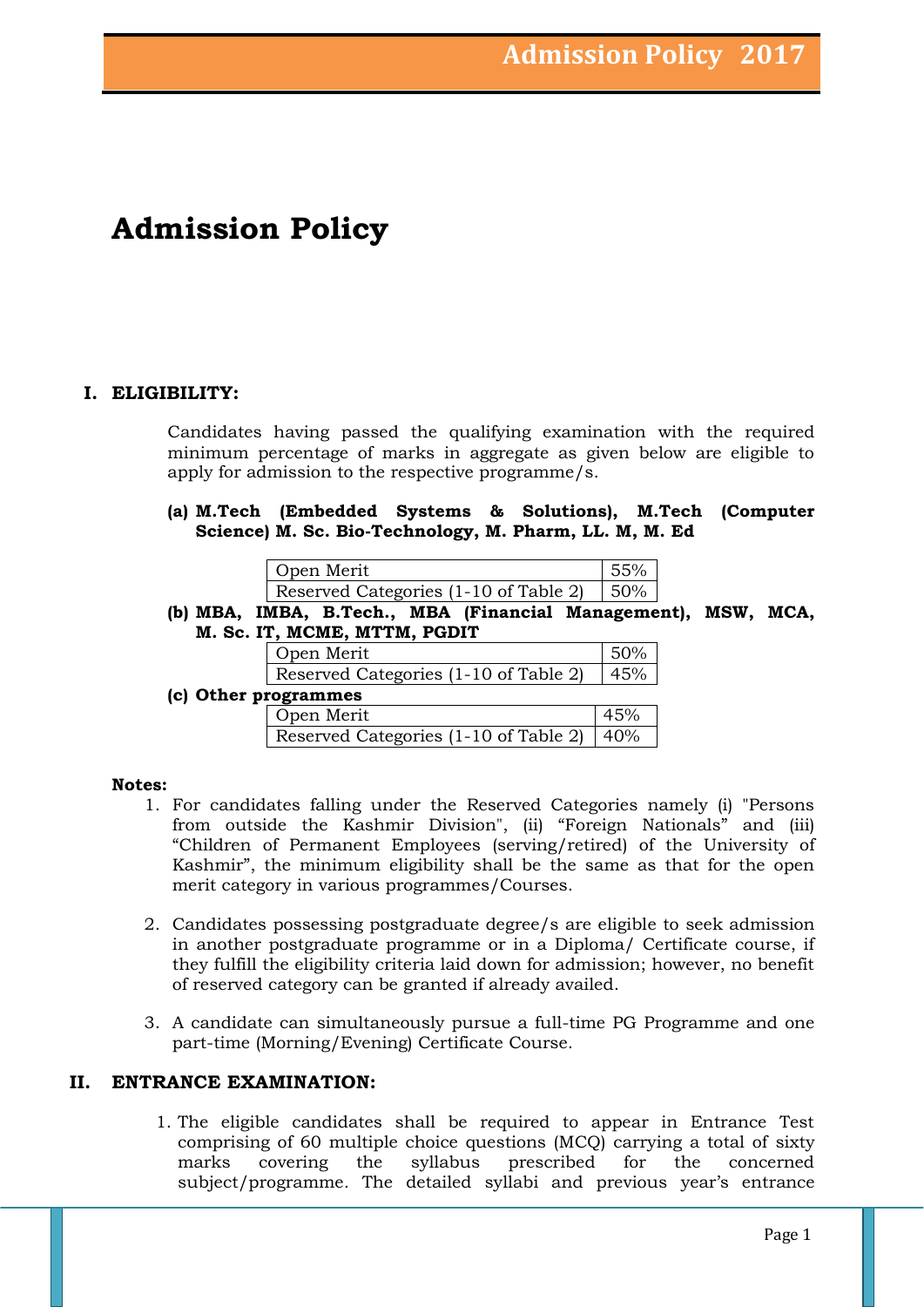papers of all PG and other programmes "to which University is offering admission" are available on the official website of the University [\(www.kashmiruniversity.net\)](http://www.kashmiruniversity.net/).

- 2. Entrance Test may not be conducted for admission to a programme/ course where intake capacity is equal to or more than the number of eligible applicants.
- 3. Negative marking shall be @25% i.e. for each wrong answer 0.25 marks shall be deducted.
- 4. In respect to the below mentioned Programmes, candidates must have a valid score in national level tests conducted by various agencies shown against each:-

| S.<br>No. | Programme                       | <b>Test/Examination</b>     |
|-----------|---------------------------------|-----------------------------|
| 1.        | MBA/MBA (Financial Management)/ | <b>CMAT</b>                 |
|           | <b>MCME</b>                     |                             |
| 2.        | M.Tech.                         | <b>GATE</b>                 |
| 2.        | M.Pharm                         | <b>GPAT</b>                 |
| 3.        | B.Tech                          | <b>JEE</b> (Main) (Paper I) |
| 4.        | IMBA (BBA-MBA)                  | <b>UGAT</b>                 |

## **III. ADMISSION PROCEDURE**

## **(A) General Courses**

The selection of a candidate shall be based on his/her performance in the Entrance Test. The Entrance Test 2017 shall carry weight of 60 marks and a candidate shall be considered for selection if he/she has obtained positive score. Further, where a programme is offered at more than one Campus/College a candidate having given Campus/College preference shall only be considered.

Where two or more candidates have secured equal marks in the entrance test for admission to a particular programme, the tie shall be decided (1) on the basis of aggregate merit obtained in the qualifying examination, i.e. a candidate with higher aggregate marks shall be given preference, (2) If the tie still persists, the aggregate merit of the subject in which the admission is sought shall be reckoned by taking the merit of that subject in all the three years BA/B.Sc./B.Com, 1st year, 2nd year and 3rd year into account (3) In case the problem still remains unresolved or the candidate seeks admission to a Programme where the discipline in which he/she seeks admission is not taught at undergraduate level, then candidate with higher academic merit in the preceding examination i.e., merit in Hr. Sec. Part-II (10+2) where the minimum qualification is graduation and merit in Matric where the minimum qualification for admission is 10+2 shall be given preference.

## **(B) M.Sc. Biotechnology and M.A. Mass Communication & Journalism**

A candidate shall have to appear in the Entrance Test based on two papers (Paper I and II) on a single day. Question Paper I shall comprise 60 multiple choice questions [in a similar manner as in other subjects] carrying 60 marks as per the syllabus prescribed for the purpose.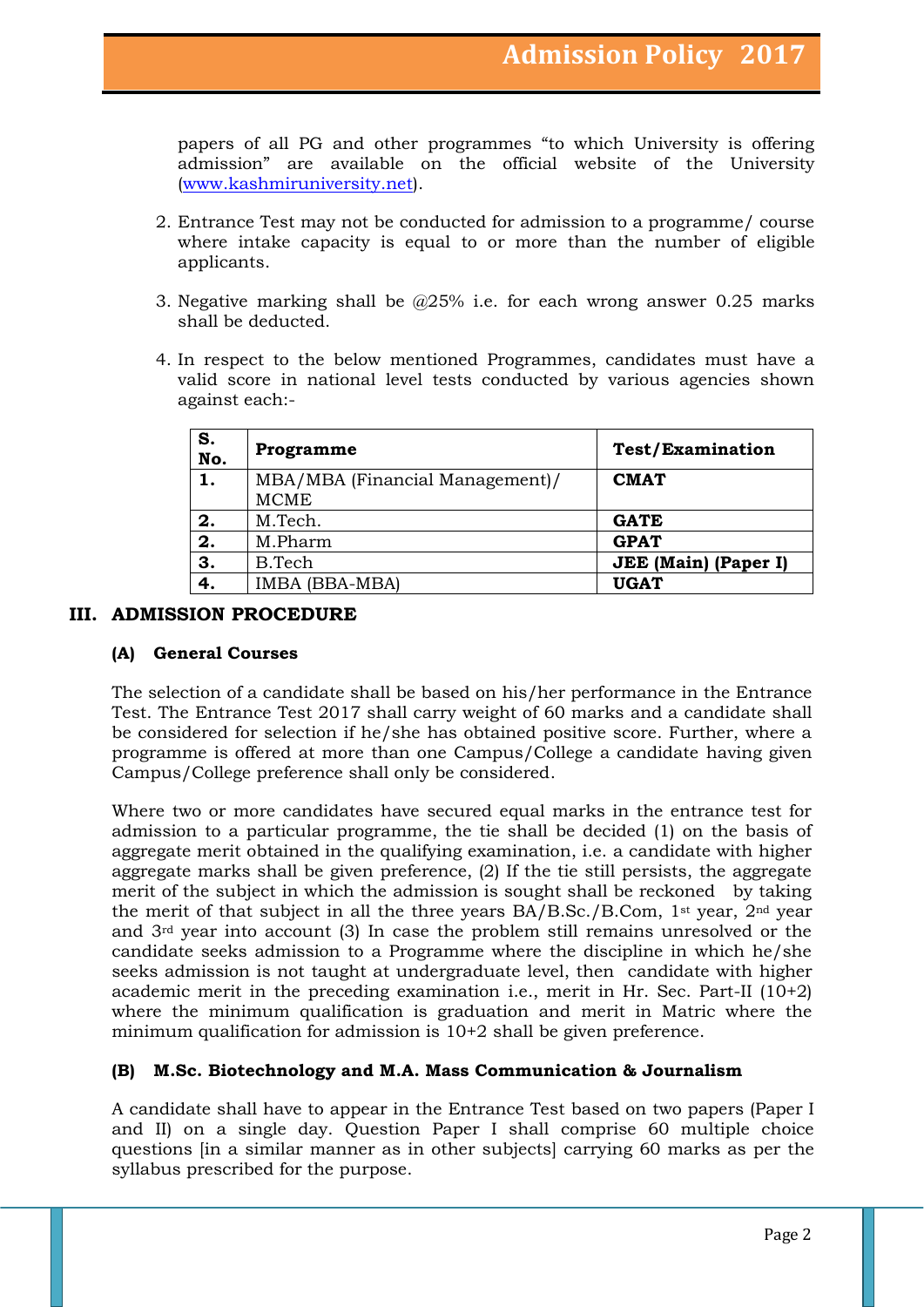The Question Paper II of Biotechnology (of 2 hours duration) shall comprise 20 very short answer type questions of 2 marks each (total 40 marks) based on the syllabus prescribed for Paper I.

For MA Mass Communication & Journalism, Question Paper II shall comprise 5 questions carrying 40 marks on broad topics specified in the prescribed syllabus. The candidates shall be required to attempt all the questions in 2 hours.

On the basis of their merit in Paper I, answer books of Paper II of the candidates numbering five times the intake capacity (both under open merit and reserved categories) shall be evaluated.

Final selection for admission to the programmes of this category shall be based on the combined merit obtained by the candidates in Paper I and Paper II.

## **(C) MBA/MBA(Financial Studies)/MTTM/MCME/ IMBA**

The admission to MBA/MBA (Financial Studies)/MTTM Programmes shall be made on the basis of latest CMAT score.

The admission to MTTM Programme shall be made on the basis of Written Test followed by Group Discussion to be conducted by the University. 80% weightage shall be given to performance in Written Test and remaining 20% weightage to the performance in Group Discussion

The admission to MCME (Craft Development) shall be made on the basis of customized MAT test examining the design aptitude of the candidates to be conducted by the University.

The admission to IMBA (BBA-MBA) 5 year programme shall be made on the basis of latest UGAT score.

Candidates desirous to seek admission to these Programmes must have appeared in CMAT/UGAT examinations as already notified by the University.

#### **(D) M.Tech. Programmes**

Candidates desirous to seek admission to M.Tech. Programme must have valid GATE score.

#### **(E) B. Tech. Programmes**

In case of B. Tech programmes, the admission shall be made on the basis of the latest JEE Main (Paper I ) score.

#### **(F) M.Pharm**

The admission of the candidates shall be made on the basis of valid GPAT score. In case GPAT applicants are less or the seats remain vacant, then Entrance Test shall be conducted for filling up the vacant seats.

#### **(G) M.P. Ed.**

For M.P.Ed. programme only those applicants who qualify physical efficiency test shall be eligible to appear in the Entrance Test.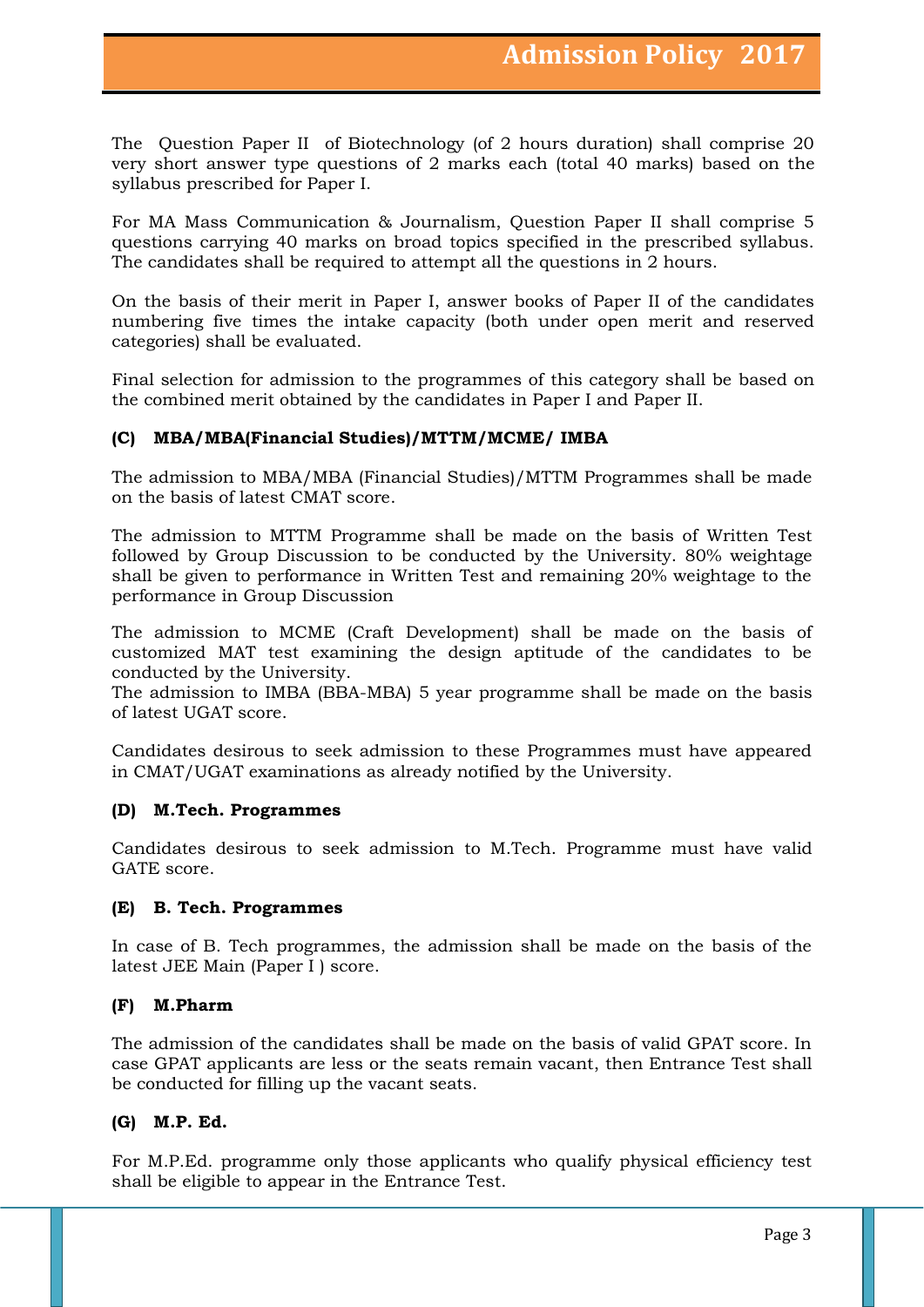# **IV. RESERVARION OF SEATS**

Sixty Seven percent (67%) of seats available in a Programme/Course of study, shall be filled up from Open merit category candidates. Remaining 33% of seats available in a Programme/Course shall be filled up from amongst the reserved categories in order of merit. Supernumerary seats shall be in addition to intake capacity of a programme. The breakup of seats for various reserved categories and the authorities competent to issue the required certificate in respect of the reserved categories are given in Tables 1 and 2 below:

|     | S. No. Category                                                                                                                                                                                       | $%$ age        | <b>Reservation Authority for Issuing</b><br><b>Certificate</b>                                    |
|-----|-------------------------------------------------------------------------------------------------------------------------------------------------------------------------------------------------------|----------------|---------------------------------------------------------------------------------------------------|
| 1.  | Schedule Caste {SC}                                                                                                                                                                                   | 5              | Tehsildar concerned                                                                               |
| 2.  | Scheduled Tribe {ST}                                                                                                                                                                                  | 3              | Tehsildar concerned                                                                               |
| 3.  | Children of Gujjar and Bakerwal {CGB}                                                                                                                                                                 | $\overline{2}$ | Tehsildar concerned                                                                               |
| 4.  | Residents of Backward Areas {RBA}                                                                                                                                                                     | 10             | Tehsildar concerned                                                                               |
| 5.  | Line of Actual Control {ALC}                                                                                                                                                                          | 2              | Tehsildar concerned                                                                               |
| 6.  | Weak & Under Privileged Classes                                                                                                                                                                       | $\overline{2}$ | Tehsildar concerned.                                                                              |
|     | <b>Social Castes</b> {WUP}                                                                                                                                                                            |                |                                                                                                   |
| 7.  | Children of Permanent Resident of<br>Defense Personnel/ State Police<br>Personnel/Children of Ex-Defense &<br>Police Personnel/Children of Para-<br>military Forces serving in the State<br>$\{CDP\}$ | 2              | Commanding Officer of<br>Unit/ Zila Sainik Welfare<br>Officer and DIG<br>concerned, respectively. |
| 8.  | Candidates possessing outstanding<br>proficiency in Sports {SPT}                                                                                                                                      | $\overline{2}$ | Director, Physical<br>Education, University of<br>Kashmir                                         |
| 9.  | Candidates possessing outstanding<br>proficiency in NCC (B or C certificate)<br>${NCC}$                                                                                                               | 2              | "B" Group Commandant,<br>"C" Director NCC.                                                        |
| 10. | Differently-abled [not less than 40%<br>disability {DA}                                                                                                                                               | 3              | Chief Medical Officer<br>concerned                                                                |

#### **Table 1: Reserved Categories (Break-up)**

#### **Table 2: Supernumerary seats**

| S. No. | Category                                                                                                                                                                                | Percentage<br><b>Seats</b> | <b>Authority for Issuing</b><br><b>Certificate</b>                         |
|--------|-----------------------------------------------------------------------------------------------------------------------------------------------------------------------------------------|----------------------------|----------------------------------------------------------------------------|
| 1.     | from outside the Kashmir<br>Persons<br>Division, but excluding those who have<br>passed qualifying examination<br>from<br>University/Board of Kashmir Division<br>$\{OSJ\}^*$           | 2%                         | Registrar of the<br>concerned University<br>/Secretary concerned<br>Board. |
| 2.     | Persons residing outside India (Foreign<br>Nationals) but excluding those who<br>have passed qualifying examination<br>from Jammu & Kashmir Universities/<br>Boards ${FN}$ <sup>#</sup> | 5%                         | Embassy concerned/<br><b>ICCR</b>                                          |
| 3.     | Children of Permanent Employees of the<br>University of Kashmir Serving/Retired)<br>$\{SN\}$                                                                                            | 1 seat per<br>Programme    | Registrar, University of<br>Kashmir                                        |

\* Where a course is not offered by the Universities in Jammu Division, candidates from Jammu Division shall compete in Open Merit/Reserved Categories, if otherwise eligible.

# However the Vice-Chancellor may increase the %age of seats on the recommendation of the concerned Department.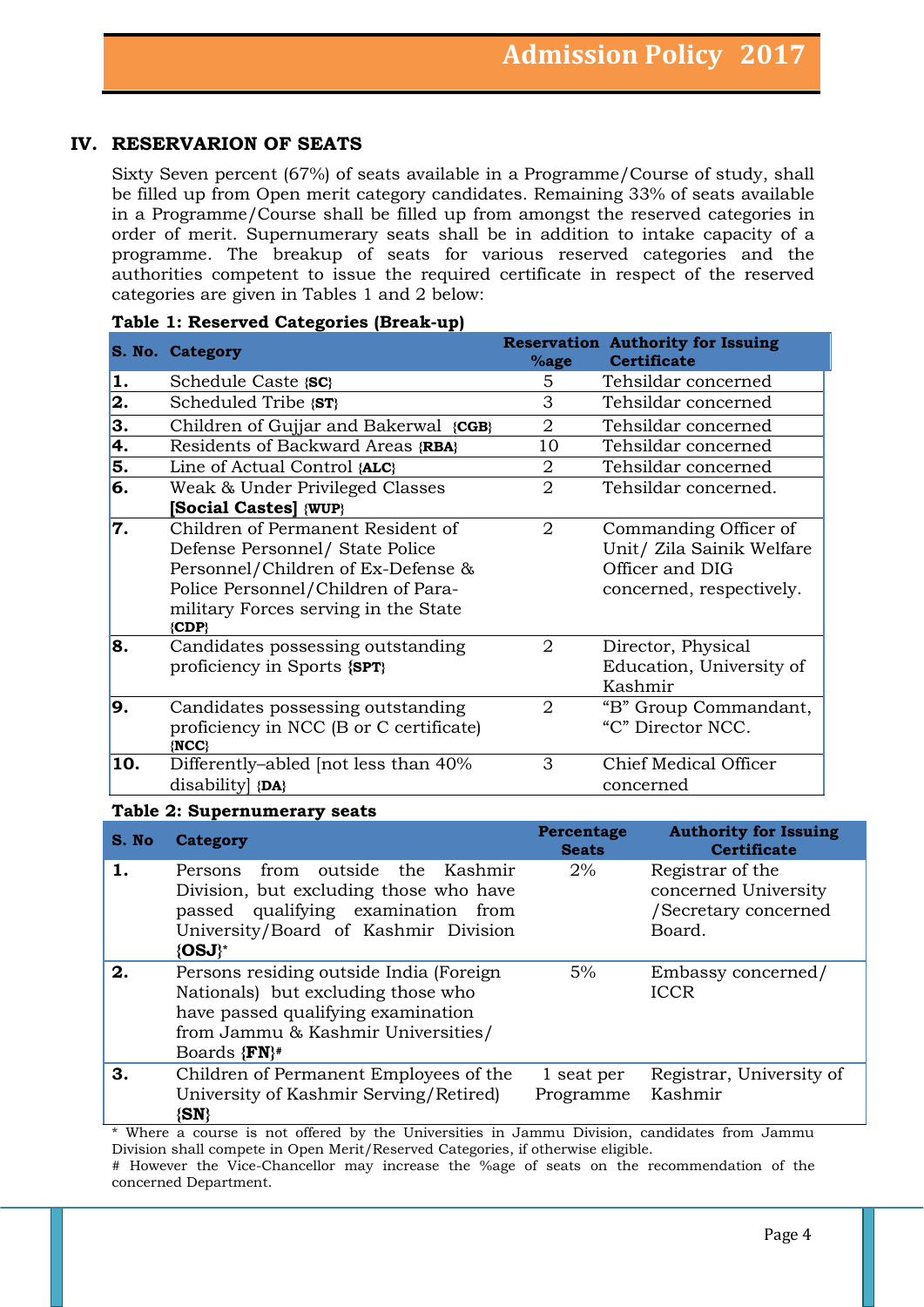- (i) The benefit of admission under a Reserved Category/Supernumerary seats (Tables 1 & 2) shall be granted only once to a candidate. However, a subsequent benefit under SN category can be availed in case of nonavailability of other SN category candidates.
- (ii) If a candidate is eligible to apply for admission under more than one reserved category, he/she shall be required to choose (while submitting the online Application Form) only one Reserved Category for one programme under which he/she would like to be considered, which shall be final, and unchangeable. For example, if a candidate is eligible under three categories RBA, NCC, and Sports, he/she shall have to choose only one of the three categories under which he/she shall compete for admission to a particular programme. Say, if he/she is an applicant for PG programmes in A, B, C and D subjects, he/she may compete in all the programmes but only under one of these three categories (RBA, NCC or Sports whichever he/she likes) or he/she may compete (say for instance ) under RBA for A, under NCC for B, under Sports for C and under RBA for D. He/she is not, however, permitted to compete under more than one category for a single programme i.e., he/she cannot, for instance, apply under RBA as well as NCC for a single programme.
- (iii) Only candidates residing within the territorial jurisdiction of Kashmir Division and /or those who have passed their qualifying examination through University/Board of Kashmir are eligible to seek admission under open merit as well as reserved categories  $(1-10)$  (Table 1). However, in case of courses/programmes not offered by Universities of Jammu Division, candidates residing in any part of the state are eligible to apply under open and reserved categories (1-10) (Table 1).
- (iv) The certificate under clauses 1-10 except that at Sr. No. 8 in Table 1 must be in accordance with SRO 126 of 28 June 1994 of the J&K Government and subsequent SRO's issued by the Government in this regard.
- (v) For programmes like MBA, MBA (Financial Management), MCA, M.Sc. Bio-Technology there shall be no supernumerary seat under category "Persons" from outside the Kashmir Division" (Sr.1 Table 2).
- (vi) Candidates residing outside the territorial jurisdiction of Kashmir Division (who have not passed their qualifying examination through University/Board of Kashmir Division) shall be eligible to apply under category OSJ (Sr. No. 1 Table 2) for all subjects/programmes, unless otherwise indicated/subject to determination of their eligibility/equivalence to the degree.
- (vii) One Supernumerary seat in each programme (irrespective of number of Campuses/Colleges) belonging to children of Permanent Employees of the University of Kashmir *(under Category 3) (Table 2)*, in order of merit provided he/she produces a Certificate from the Registrar, University of Kashmir. The eligibility for admission and the procedure of selection would be the same as prescribed for categories shown in Table-1 above.
- (viii) Foreign students shall be considered under the Supernumerary category " $2$ "  $(Table 2)$  and shall be governed by the admission policy reflected under Clause of the Prospectus "ADMISSION OF FOREIGN STUDENTS".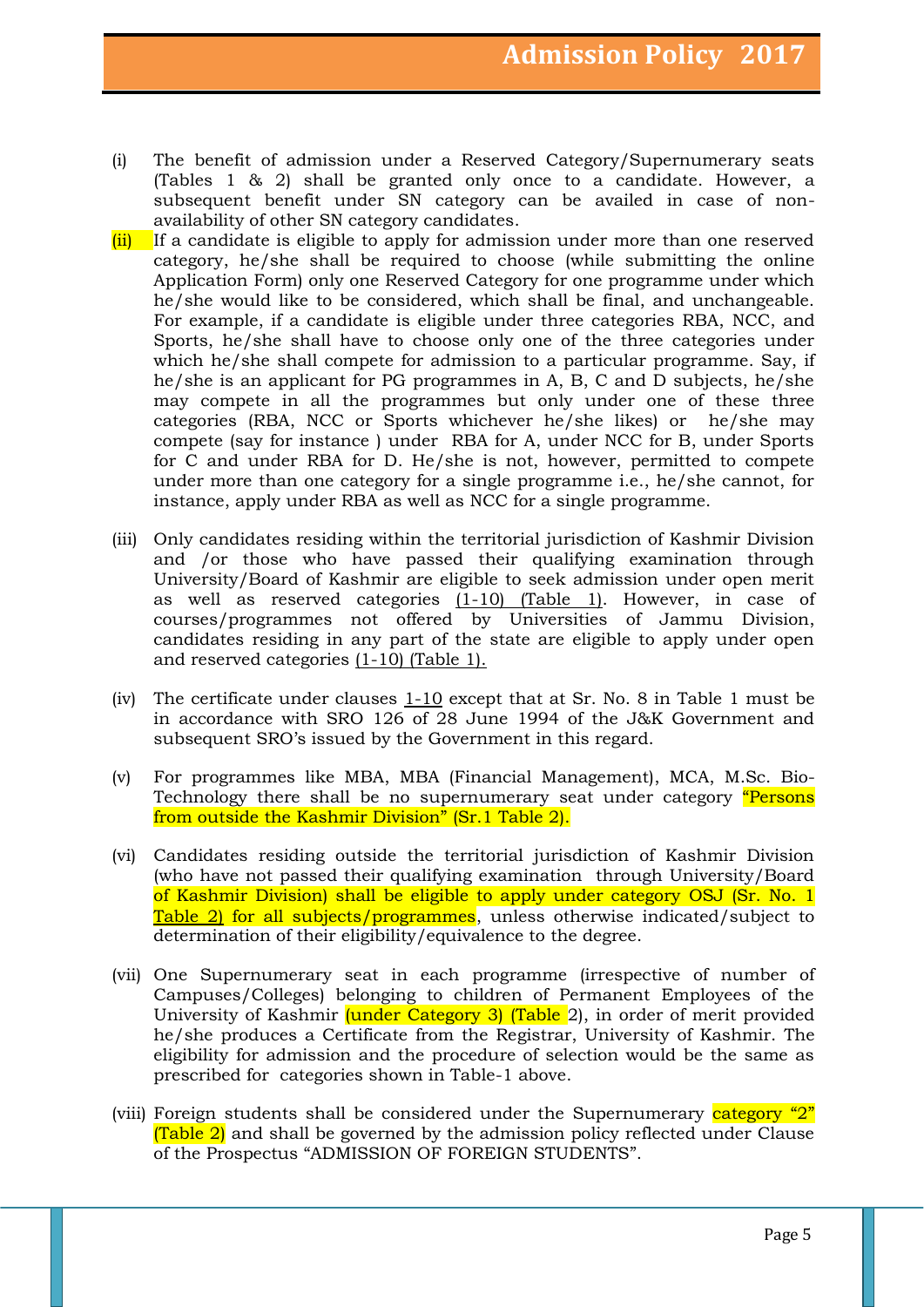(ix) In case of M.Sc. Bio-Technology and M. Pharm programmes only two seats for each programme shall be available for candidates under reserved categories and shall be offered to two candidates who top the merit list of reserved categories, provided that only one candidate shall be taken from one category.

## **V. PREPARATION OF SELECTION LIST**

The following procedure shall be adopted to prepare selection list:

- (i) Total seats available for a particular program shall be divided among each category as specified in the reservation policy.
- (ii) All seats available under the open merit category except any fractional part shall be allotted to eligible candidates in order of their merit irrespective of their applied categories.
- (iii) In case, no eligible candidate is available under a particular reserved category, the seat(s) including fractional part under that category shall be shifted to open merit category. In case, the number of eligible candidates available under a particular reserved category is not sufficient, the remaining seat(s) including fractional part under that category shall be shifted to open merit category.
- (iv) Fractional part attached to open merit category left in (i) above and seats resulting from (iii) above including their fractional parts shall be clubbed together (added) to calculate further seats to be allotted under open merit category. This number shall be rounded to nearest integer (i.e. if greater than or equal to 0.5, one seat shall be allotted).
- (v) A seat matrix indicating number of seats and fraction of seat for each reserved category shall be prepared.
- (vi) Candidates shall be selected in order of their merit from each reserved category as per the seat matrix prepared in step (v) above leaving behind any fractional part at this step.
- (vii) Selection of candidates against fractional seats shall be made from only those reserved categories whose fractional part was added in step (vi) above.
- (viii) The fractional seats shall be given to candidates in order of their respective merit, from each reserved category, which has not been represented in step (vii).
- (ix) Remaining fractional seats (if available) shall be allotted to candidates in order of their respective merit from reserved category (subject to maximum of one seat per category) whose fractional part was added in step (vi) but were not given a seat in step (vii).
- (x) If at any stage no eligible candidate is available for admission from a reserved category, that seat/fractional part shall be shifted to open merit category and filled up.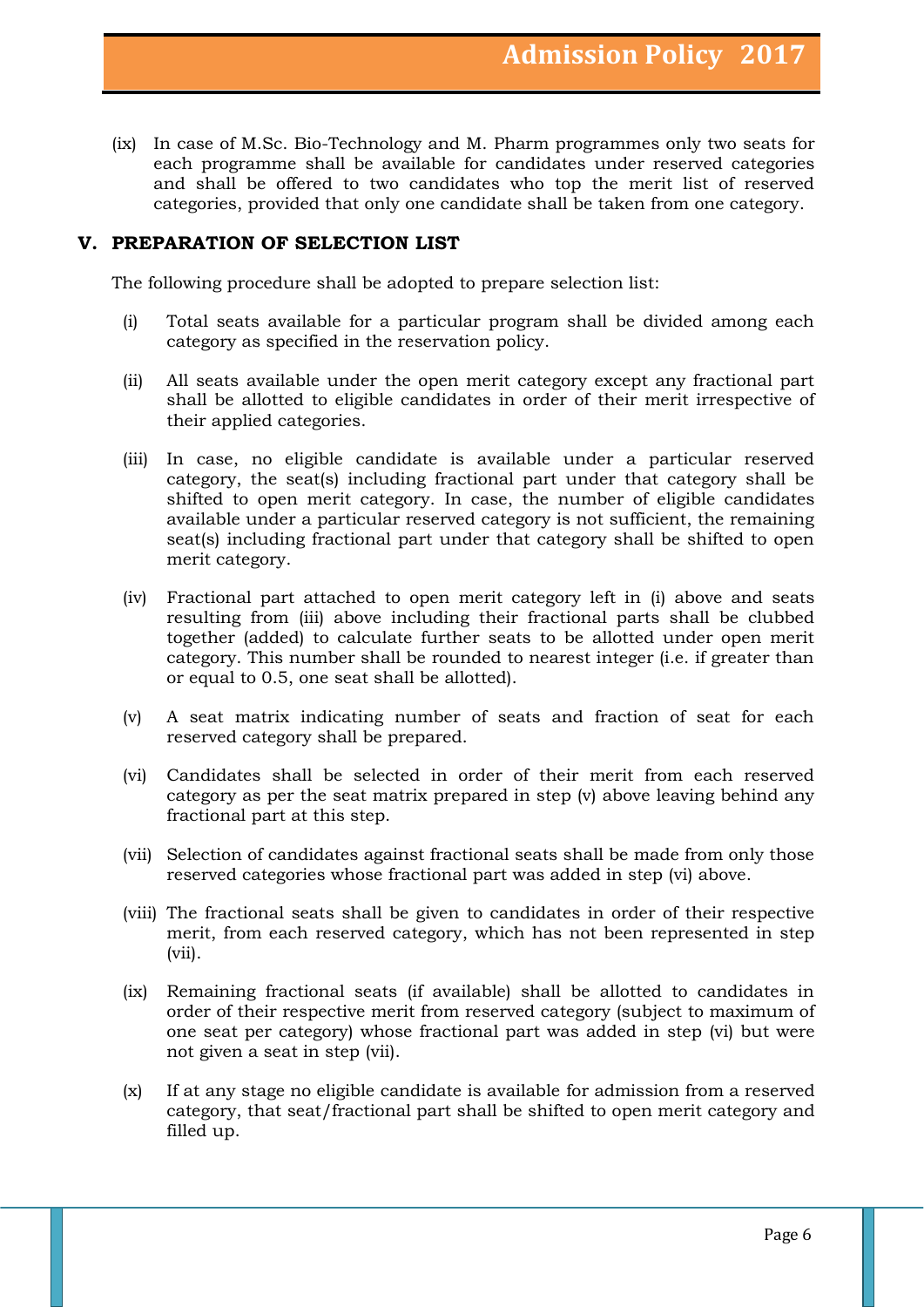## **VI. SHIFTING FROM RESERVED CATEGORY QUOTA TO OPEN MERIT QUOTA**

A candidate seeking admission under a particular Reserved Category shall at first instance be automatically shifted to the Open Merit Category, (if otherwise eligible), if the total marks scored entitle him/her to figure in the open merit list. However, once admission granted, the candidate cannot be shifted to Open Merit in subsequent lists at the same Campus/College. However, if any reserved category candidate shifted to Open Merit on the basis of merit wants to remain in the respective reserved category to which he/she belongs. He/she has to submit a written representation to the Dean Academic Affairs for the same.

#### **VII. ADMISSION OF FOREIGN STUDENTS**

- 1) The number of seats for admission under the category shall be 5% of total intake capacity fixed for the Programme and shall be over and above the existing intake capacity. The admission under the category shall be open for the following categories of students. However, in case a given Department is willing to admit more foreign students in view of its adequate accommodation and infrastructural facilities, the Vice-Chancellor is authorized to increase the number of seats on the recommendation of the Departmental Committee.
	- a) **General Category:** The Foreign National shall not be required to appear in the entrance test. They shall apply on the prescribed format for admission as and when admission notification is issued by the University;
	- b) **Cultural Exchange Programme:** The students seeking admission under the Cultural Exchange Programme of Government of India shall be required to approach the Indian Council of Cultural Relations, Azad Bhavan, IP State, New Delhi 110001, India. In the event of their selection, the Council will be informed about their selection
- 2) The foreign students shall be required to fulfill the required eligibility conditions for obtaining admission to different courses.
- 3) In case, the number of applications is more than the seats available in a programme, the admission of students shall be granted on the basis of merit in the qualifying examinations;
- 4) Foreign nationals admitted to the Programme shall be required to get medical insurance cover and the same shall be mandatory for all such foreign students;
- 5) The foreign nationals admitted under this category shall be required to get clearance from all the relevant agencies of the Government of J&K and Govt. of India;
- 6) Other terms and conditions of admission shall be same as are in vogue for admission under other categories of admission.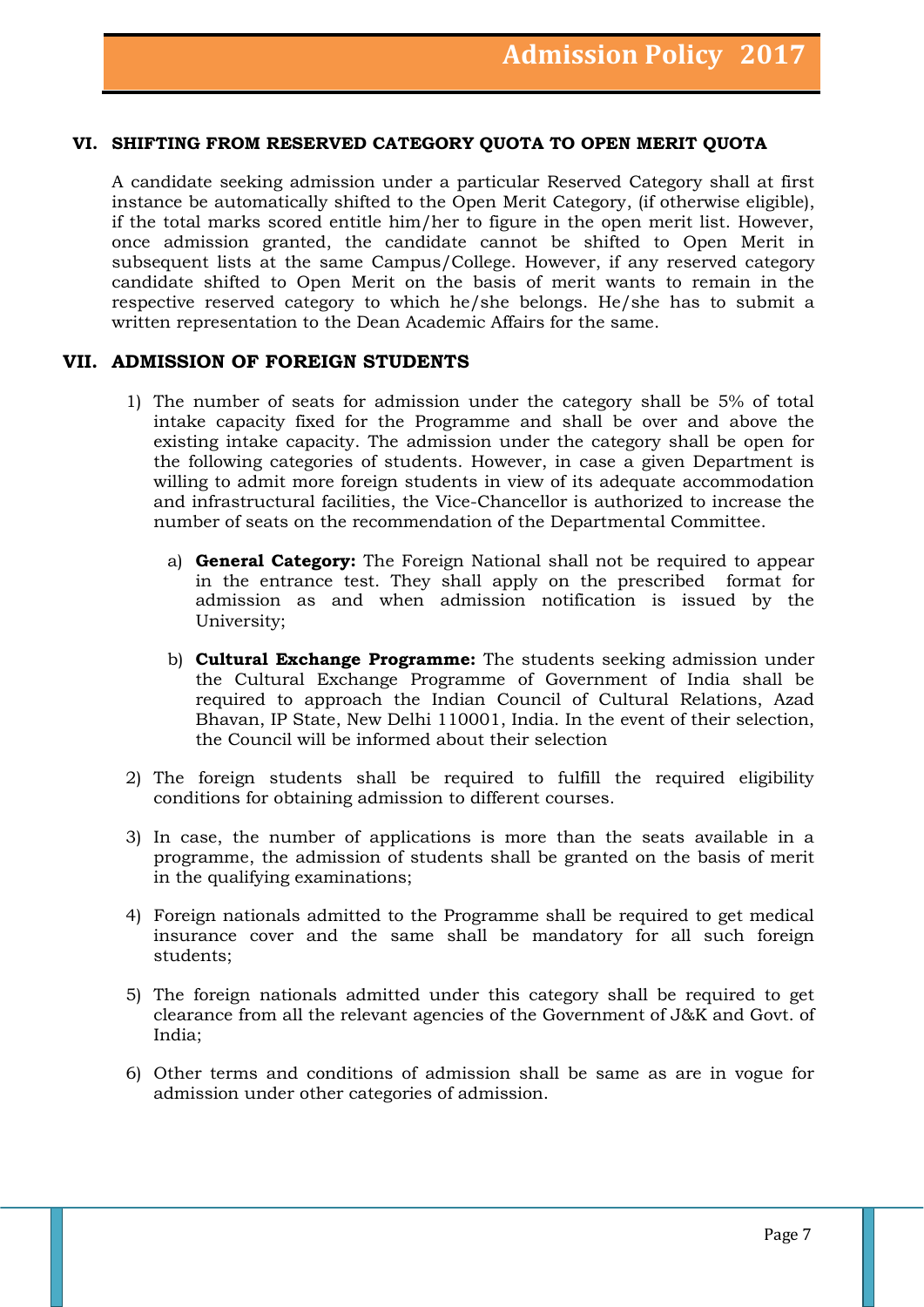## **VIII. RESULT OF ENTRANCE TEST**

The Answer Key of a subject shall be displayed on the University website immediately after the test is conducted. Complaints and queries in writing or online at [deana@kashmiruniversity.ac.in](mailto:deana@kashmiruniversity.ac.in) from the examinees shall be solicited within one working day (upto 4:00 p.m.) from the date of uploading of keys/displaying of keys on the University website, which will be attended promptly. No complaints, whatsoever, shall be entertained thereafter and the result of the test/s shall be processed.

## **IX. DECLARATION OF MERIT LISTS/SELECTION LISTS**

- (i) All the notifications shall be uploaded on the official website of the University. The University does not own any responsibility for a candidate not being informed and candidate shall not be informed separately.
- (ii) The detailed merit lists mentioning entrance points, details of the qualification examination and other components, as per the procedure of admission for various Programmes, shall be displayed on the University website. Complaints and queries in writing to the Dean Academic Affairs, with documentary proofs, if any, with regard to Merit lists shall be open for two working day (upto 4:00 p.m.) from the date of uploading of merit list on website. The same shall be attended promptly. Thereafter, the Selection Lists shall be issued. No complaints whatsoever shall be entertained with respect to individual merit of a candidate after publishing of the selection list.
- (iii) The first two selection lists for all programmes/courses shall be issued on the basis of relative merit and preferences given by the candidates in the Application Form.
- (iv) In case vacancies are available / are caused even after issuance of two selection lists, admission against vacant seats shall be made on counselling. Therefore, students in their own interest shall remain in touch with the Admission Unit. While issuing the Counseling Notification on the University website, seat matrix in various categories across various Campuses/ Colleges shall also be made available and the students shall have the option to give fresh Option on Counseling Application Form available on the University website while attending the Counseling Session/s. The candidates shall have to attend counselling alongwith the Original Marks/Qualifying/other documents. If a candidate is selected for admission, he/she shall have to submit the original certificates of Qualifying Examinations & DOB certificate on spot. Submission of original Documents shall be taken as consent of the candidate for seeking admission in the given programme. After the deposition of original certificates, the candidates would be required to deposit fees within 3 days. If a candidate fails to deposit fees within 3 days he/she shall forfeit the chance for admission, and the next candidate in sequence from the counselling list shall be offered admission.

## **X. ADMISSION AT SATELLITE CAMPUSES AND COLLEGES**

For admission to post-graduate programmes which are also offered in Satellite Campuses of the University, Govt. Degree Colleges and Private Colleges affiliated to the University of Kashmir, the procedure of selection shall be the same as described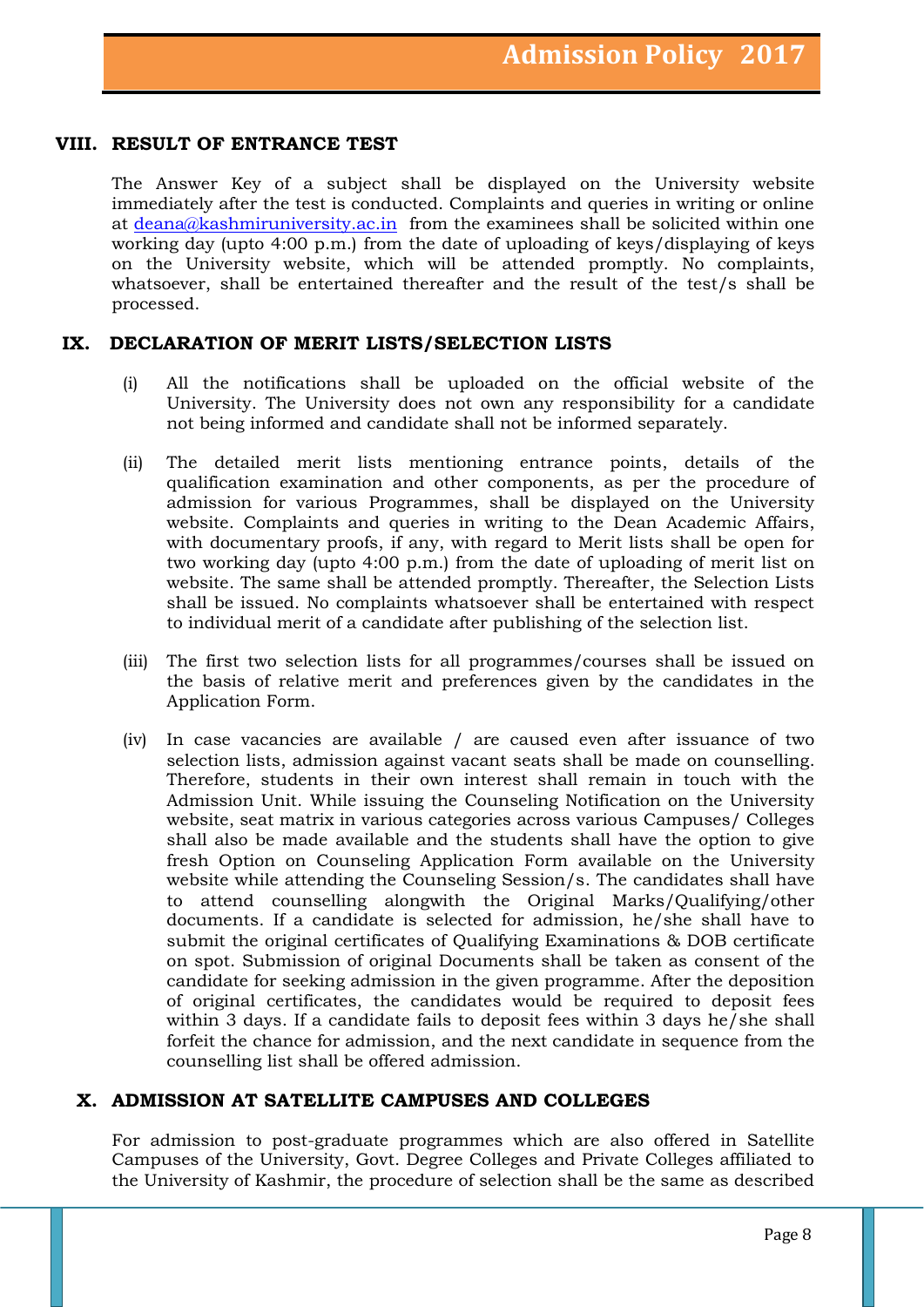above, with the provision that a candidate shall have to indicate in clear terms his/her order of preference for the campuses/ colleges, where the course is offered in the space provided for the purpose in the Application Form and in the Counseling Form as the case may be. For example, if a post-graduate programme (say M A in subject X) is offered at three places, Campus A, Campus B and College I, the applicant may give his/her order of preference in any one of the following ways:-

| S.<br>No. | Programme | 1st<br>Preference | 2 <sub>nd</sub><br>Preference | 3rd<br>Preference |
|-----------|-----------|-------------------|-------------------------------|-------------------|
| а.        | MA in X   | Campus B          | College I                     | Campus A          |
| b.        | MA In X   | Campus A          | College I                     | Campus B          |
| c.        | MA in X   | College I         | Campus B                      | Campus A          |

Candidates must note that shifting/ migration from campuses to University or from one teaching Department/Centre/Institute to another (even on mutual basis) is not provided under rules. No recommendation from any Department/College/Campus in this regard shall be entertained. The preference indicated by a candidate during submission of online Aapplication Form shall be treated as final and in the event a candidate fails to mention preference, he/she will not be considered for admission in 1st and 2nd selection lists.

## **XI. ADMISSION UNDER SELF-FINANCED SEATS CATEGORY**

The notification for admission under Self-financed seats shall be issued separately after issuance of 1st selection list and only those candidates who have appeared in the Entrance Test and apply for admission under Self Financed Category on the prescribed format available on the official website of the University shall be considered for admission under this category. However, in Programmes where the number of applicants is less, admission can be granted on the basis of qualifying examination merit. The selection of candidates shall be made on the basis of merit (among the applicants for this category of seats) which shall be the same as prescribed for selection of candidates against open seats. The candidates selected against Self-financed seats shall be required to pay normal fee as chargeable to other candidates, in addition to the fee charged under self-financed seats. The fee for self-financed seats shall be non-refundable payable in two equal installments at the time of admission to 1st and 3rd semesters of the course. If a candidate leaves a seat/quit a course after closing of admission and the seat remains vacant, the fee shall not be refunded/ transferred, even if the same candidate is selected for some other course within the University. In case of IMBA, the self-financed seat fee shall have to be deposited in four equal installments at the time of admission to 1st, 3rd, 5th and 7"' semesters. The normal fee in both the cases has to be deposited at the time of the admission.

# **XII. CLOSURE OF ADMISSION**

A notice of at least one week shall be given for the closure of admission, to provide sufficient time to all concerned to fill up all the available seats. In the event seats remaining vacant, the concerned officials shall submit in writing to Dean Academic Affairs the reason for the same.